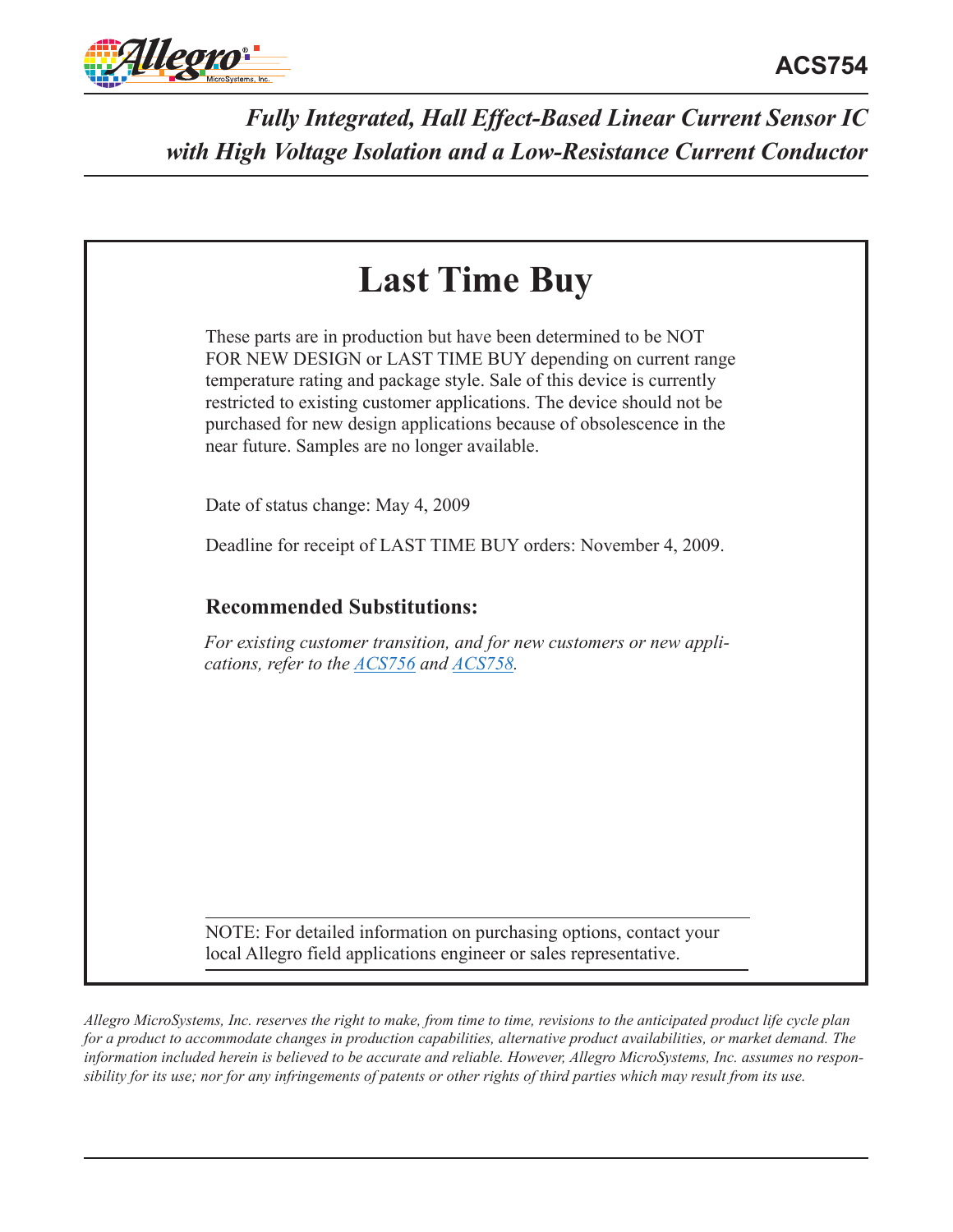

# **Features and Benefits**

- Monolithic Hall IC for high reliability
- Single  $+5$  V supply
- $3 \text{ kV}_{RMS}$  isolation voltage between terminals 4/5 and pins 1/2/3 for up to 1 minute
- 35 kHz bandwidth
- Automotive temperature range
- End-of-line factory-trimmed for gain and offset
- Ultra-low power loss: 100 μ $Ω$  internal conductor resistance
- Ratiometric output from supply voltage
- Extremely stable output offset voltage
- Small package size, with easy mounting capability
- Output proportional to AC and DC currents

# **Package: 5 pin package (leadform PFF)**



## **Description**

The Allegro ACS75x family of current sensor ICs provides economical and precise solutions for current sensing in industrial, automotive, commercial, and communications systems. The device package allows for easy implementation by the customer. Typical applications include motor control, load detection and management, power supplies, and overcurrent fault protection.

The device consists of a precision, low-offset linear Hall circuit with a copper conduction path located near the die. Applied current flowing through this copper conduction path generates a magnetic field which the Hall IC converts into a proportional voltage. Device accuracy is optimized through the close proximity of the magnetic signal to the Hall transducer. A precise, proportional voltage is provided by the low-offset, chopper-stabilized BiCMOS Hall IC, which is programmed for accuracy at the factory.

The output of the device has a positive slope ( $>V_{CC}/2$ ) when an increasing current flows through the primary copper conduction path (from terminal 4 to terminal 5), which is the path used for current sampling. The internal resistance of this conductive path is typically 100  $\mu\Omega$ , providing low power loss. The thickness of the copper conductor allows survival of the device at up to

*Continued on the next page…*





Application 1. The ACS754 outputs an analog signal,  $V_{\text{OUT}}$ . that varies linearly with the uni- or bi-directional AC or DC primary sampled current,  $I_P$ , within the range specified.  $C_F$ is recommended for noise management, with values that depend on the application.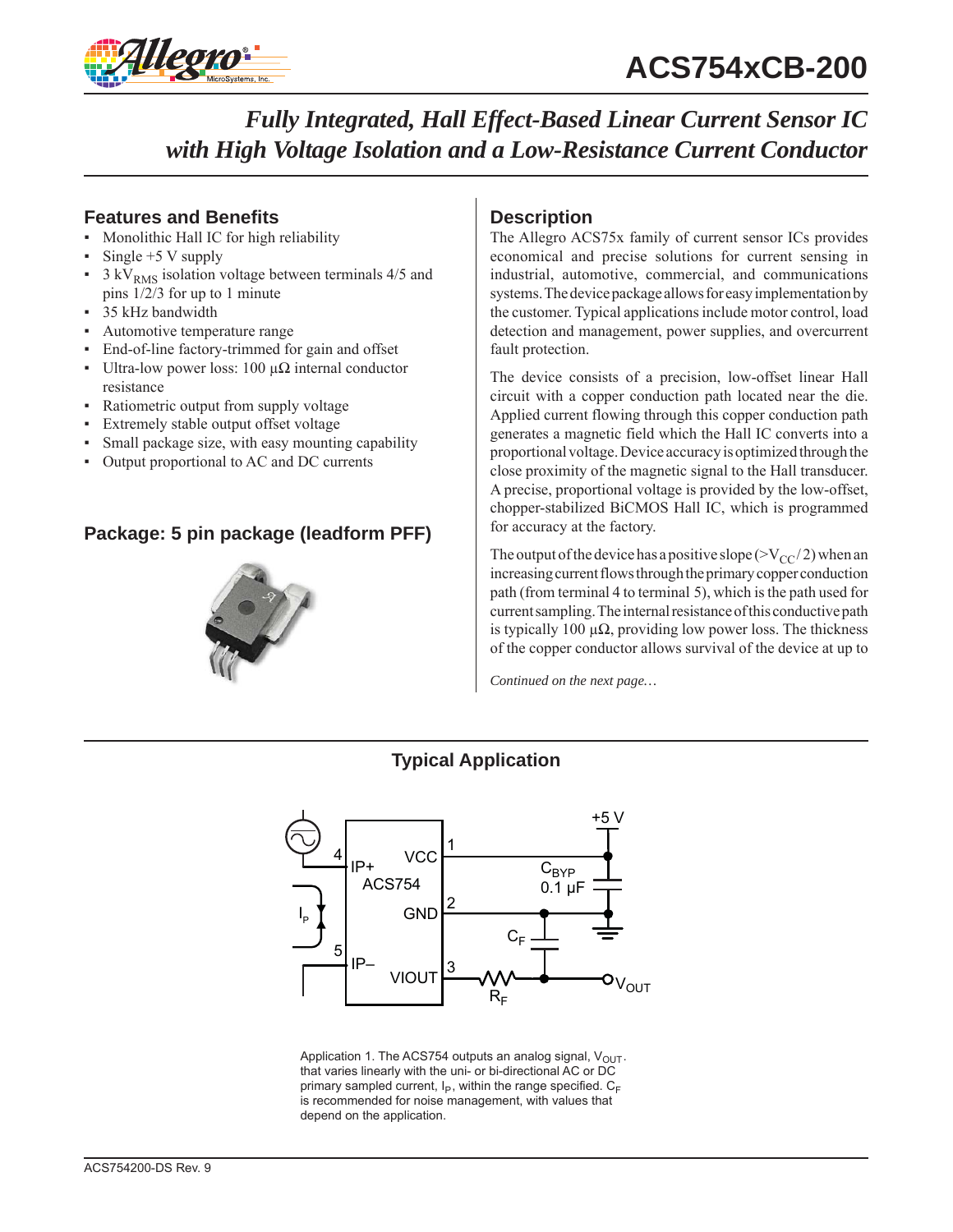## **Description (continued)**

5× overcurrent conditions. The terminals of the conductive path are electrically isolated from the signal leads (pins 1 through 3). This allows the ACS75x family of sensor ICs to be used in applications requiring electrical isolation without the use of opto-isolators or other costly isolation techniques.

The device is fully calibrated prior to shipment from the factory. The ACS75x family is lead (Pb) free. All pins are coated with 100% matte tin, and there is no lead inside the package. The heavy gauge leadframe is made of oxygen-free copper.

## **Selection Guide**

|                    |                       | Primary<br><b>Sampled</b><br>Current, $I_P$<br>(A) | <b>Sensitivity</b>    | Package          |                    |                      |  |
|--------------------|-----------------------|----------------------------------------------------|-----------------------|------------------|--------------------|----------------------|--|
| <b>Part Number</b> | l op<br>$(^{\circ}C)$ |                                                    | Sens (Typ.)<br>(mV/A) | <b>Terminals</b> | <b>Signal Pins</b> | Packing <sup>1</sup> |  |
| ACS754SCB-200-PFF2 | $-20$ to 85           | ±200                                               | 10                    | Formed           | Formed             |                      |  |
| ACS754SCB-200-PSF3 | $-20$ to 85           | ±200                                               | 10                    | Straight         | Formed             | Bulk, 170 pieces/bag |  |

1Contact Allegro for additional packing options.

2Variant is in production but has been determined to be NOT FOR NEW DESIGN. This classification indicates that sale of the variant is currently restricted to existing customer applications. The variant should not be purchased for new design applications because obsolescence in the near future is probable. Samples are no longer available. Status change: May 4, 2009.

<sup>3</sup>Variant is in production but has been determined to be LAST TIME BUY. This classification indicates that the variant is obsolete and notice has been given. Sale of the variant is currently restricted to existing customer applications. The variant should not be purchased for new design applications because of obsolescence in the near future. Samples are no longer available. Status date change May 4, 2009. Deadline for receipt of LAST TIME BUY orders is November 4, 2009.

## **Absolute Maximum Ratings**

| <b>Characteristic</b>                 | Symbol                      | <b>Notes</b> | Rating                               | <b>Units</b> |
|---------------------------------------|-----------------------------|--------------|--------------------------------------|--------------|
| Supply Voltage                        | $V_{\rm CC}$                |              | 16                                   | V            |
| Reverse Supply Voltage                | $V_{\text{RCC}}$            |              | $-16$                                | V            |
| Output Voltage                        | <b>VIOUT</b>                |              | 16                                   | V            |
| Reverse Output Voltage                | V <sub>RIOUT</sub>          |              | $-0.1$                               | V            |
| Maximum Basic Isolation Voltage       | V <sub>ISO</sub>            |              | 353 VAC, 500 VDC, or V <sub>nk</sub> | V            |
| Maximum Rated Input Current           | <sup>I</sup> IN             |              | 200                                  | A            |
| <b>Output Current Source</b>          | <b>I</b> OUT(Source)        |              | 3                                    | mA           |
| <b>Output Current Sink</b>            | $I_{OUT(Sink)}$             |              | 10                                   | mA           |
|                                       |                             | Range K      | $-40$ to 125                         | °C           |
| Nominal Operating Ambient Temperature | $T_A$                       | Range S      | $-20$ to 85                          | °C           |
| Maximum Junction                      | $T_{\parallel}$ (max)       |              | 165                                  | °C           |
| Storage Temperature                   | $\mathsf{T}_{\mathsf{stg}}$ |              | $-65$ to 170                         | °C           |



TÜV America Certificate Number: U8V 04 11 54214 001

Fire and Electric Shock EN60950-1:2001



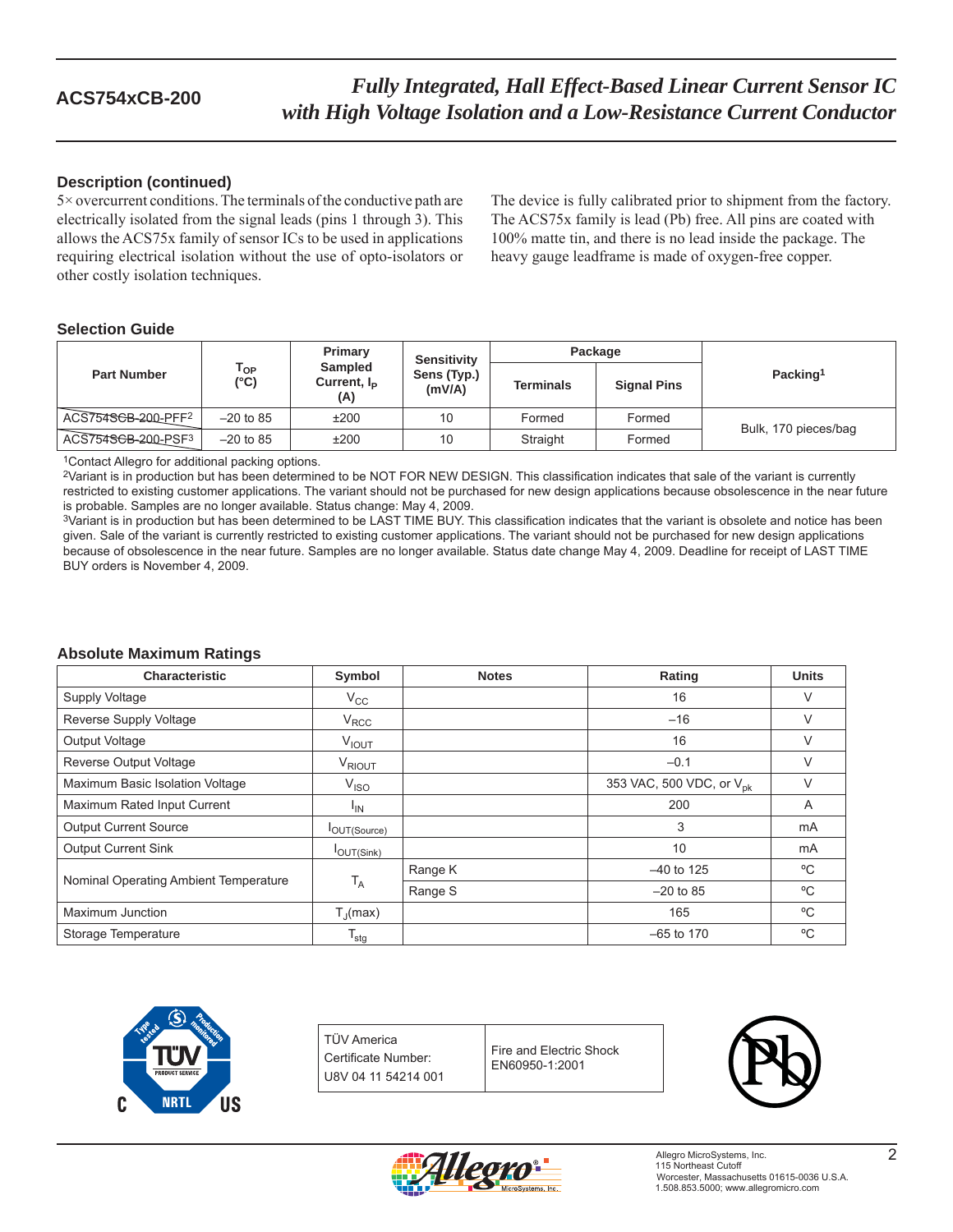





## **Terminal List Table**

| <b>Number</b> | <b>Name</b>  | <b>Description</b>                 |  |  |
|---------------|--------------|------------------------------------|--|--|
|               | VCC.         | Device power supply pin            |  |  |
|               | <b>GND</b>   | Signal ground pin                  |  |  |
| 3             | <b>VIOUT</b> | Analog output signal pin           |  |  |
| 4             | $IP+$        | Terminal for current being sampled |  |  |
| 5             | $IP-$        | Terminal for current being sampled |  |  |

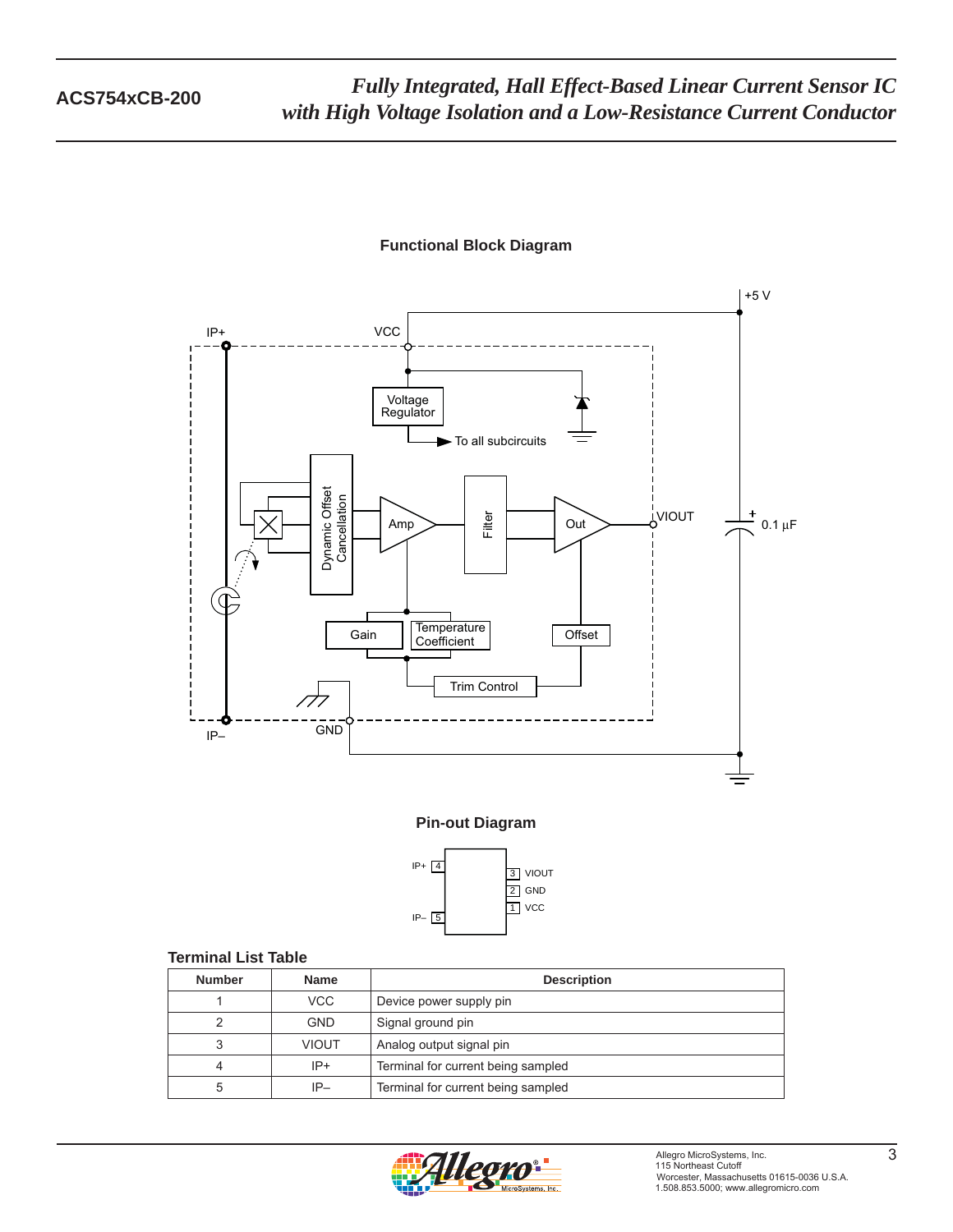| ELECTRICAL CHARACTERISTICS, over operating ambient temperature range unless otherwise stated |                             |                                                                                                          |                          |                          |                          |               |  |  |
|----------------------------------------------------------------------------------------------|-----------------------------|----------------------------------------------------------------------------------------------------------|--------------------------|--------------------------|--------------------------|---------------|--|--|
| <b>Characteristic</b>                                                                        | Symbol                      | <b>Test Conditions</b>                                                                                   | Min.                     | Typ.                     | Max.                     | <b>Units</b>  |  |  |
| <b>Primary Sampled Current</b>                                                               | Ιp                          |                                                                                                          | $-200$                   | $-$                      | 200                      | A             |  |  |
| <b>Supply Voltage</b>                                                                        | $V_{\rm CC}$                |                                                                                                          | 4.5                      | 5.0                      | 5.5                      | $\vee$        |  |  |
| <b>Supply Current</b>                                                                        | $I_{\rm CC}$                | $V_{CC}$ = 5.0 V, output open                                                                            | 6.5                      | 8                        | 10                       | mA            |  |  |
| Output Resistance                                                                            | $R_{OUT}$                   | $I_{OUT} = 1.2 \text{ mA}$                                                                               | $\overline{\phantom{0}}$ | $\mathbf{1}$             | $\overline{2}$           | Ω             |  |  |
| Output Capacitance Load                                                                      | $C_{\text{LOAD}}$           | <b>VOUT to GND</b>                                                                                       | —                        | $\overline{\phantom{0}}$ | 10                       | nF            |  |  |
| Output Resistive Load                                                                        | $R_{LOAD}$                  | <b>VOUT to GND</b>                                                                                       | 4.7                      | $-$                      | $\qquad \qquad -$        | $k\Omega$     |  |  |
| <b>Primary Conductor Resistance</b>                                                          | R <sub>PRIMARY</sub>        | $I_P = \pm 50A$ ; T <sub>A</sub> = 25°C                                                                  | $\overline{\phantom{0}}$ | 100                      | $\overline{\phantom{0}}$ | $\mu\Omega$   |  |  |
| <b>Isolation Voltage</b>                                                                     | V <sub>ISO</sub>            | Pins 1-3 and 4-5; 60 Hz, 1 minute                                                                        | 3.0                      | —                        | —                        | kV            |  |  |
|                                                                                              |                             | <b>PERFORMANCE CHARACTERISTICS, -20°C to +85°C, <math>V_{CC}</math> = 5 V unless otherwise specified</b> |                          |                          |                          |               |  |  |
| Propagation time                                                                             | $t_{PROP}$                  | $I_P = \pm 100$ A, $T_A = 25$ °C                                                                         | $\overline{\phantom{0}}$ | $\overline{4}$           | $\qquad \qquad -$        | μs            |  |  |
| Response time                                                                                | <i><b>TRESPONSE</b></i>     | $I_P = \pm 100$ A, $T_A = 25$ °C                                                                         | —                        | 11                       | -                        | μs            |  |  |
| Rise time                                                                                    | $t_{r}$                     | $I_P = \pm 100$ A, T <sub>A</sub> = 25°C                                                                 | —                        | 10                       | $\qquad \qquad -$        | μs            |  |  |
| Frequency Bandwidth                                                                          | f                           | $-3$ dB, T = 25 $^{\circ}$ C                                                                             | $\overline{\phantom{0}}$ | 35                       | $\overline{\phantom{0}}$ | kHz           |  |  |
| Sensitivity                                                                                  | Sens                        | Over full range of $I_P$ , $T_A = 25^{\circ}$ C                                                          | $-$                      | 10.0                     | $\overline{\phantom{0}}$ | mV/A          |  |  |
|                                                                                              |                             | Over full range of I <sub>p</sub>                                                                        | 9.5                      | $\overline{\phantom{0}}$ | 10.5                     | mV/A          |  |  |
| Noise                                                                                        | <b>V<sub>NOISE</sub></b>    | Peak-to-peak, $T_A = 25^{\circ}C$ ,<br>no external filter                                                |                          | 35                       |                          | mV            |  |  |
| Linearity                                                                                    | $E_{LIN}$                   | Over full range of $I_P$                                                                                 | —                        | $\overline{\phantom{0}}$ | ±1.2                     | $\frac{0}{0}$ |  |  |
| Symmetry                                                                                     | $\mathsf{E}_{\mathsf{SYM}}$ | Over full range of I <sub>p</sub>                                                                        | 98                       | 100                      | 102                      | $\frac{0}{0}$ |  |  |
| Zero Current Output Voltage                                                                  | $V_{OUT(Q)}$                | $I = 0 A$ , $T_A = 25^{\circ}C$                                                                          | $\overline{\phantom{0}}$ | $V_{CC}/2$               |                          | $\vee$        |  |  |
| <b>Electrical Offset Voltage</b>                                                             | $V_{OE}$                    | $I = 0 A$ , $T_A = 25^{\circ}C$                                                                          | $-10$                    | $\overline{\phantom{0}}$ | 10                       | mV            |  |  |
| (Magnetic error not included)                                                                |                             | $I = 0A$                                                                                                 | $-20$                    | $\overline{\phantom{0}}$ | 20                       | mV            |  |  |
| Magnetic Offset Error                                                                        | <b>I</b> ERROM              | $I = 0$ A, after excursion of 200 A                                                                      | $\overline{\phantom{0}}$ | ±0.15                    | ±0.50                    | A             |  |  |
| <b>Total Output Error</b>                                                                    |                             | Over full range of $I_P$ , $T_A = 25^{\circ}$ C                                                          | $\overline{\phantom{0}}$ | ±1.0                     |                          | $\frac{0}{0}$ |  |  |
| (Including all offsets)                                                                      | $E_{TOT}$                   | Over full range of I <sub>P</sub>                                                                        |                          |                          | ±5.0                     | $\%$          |  |  |

## **ELECTRICAL CHARACTERISTICS, over operating ambient temperature range unless otherwise stated**

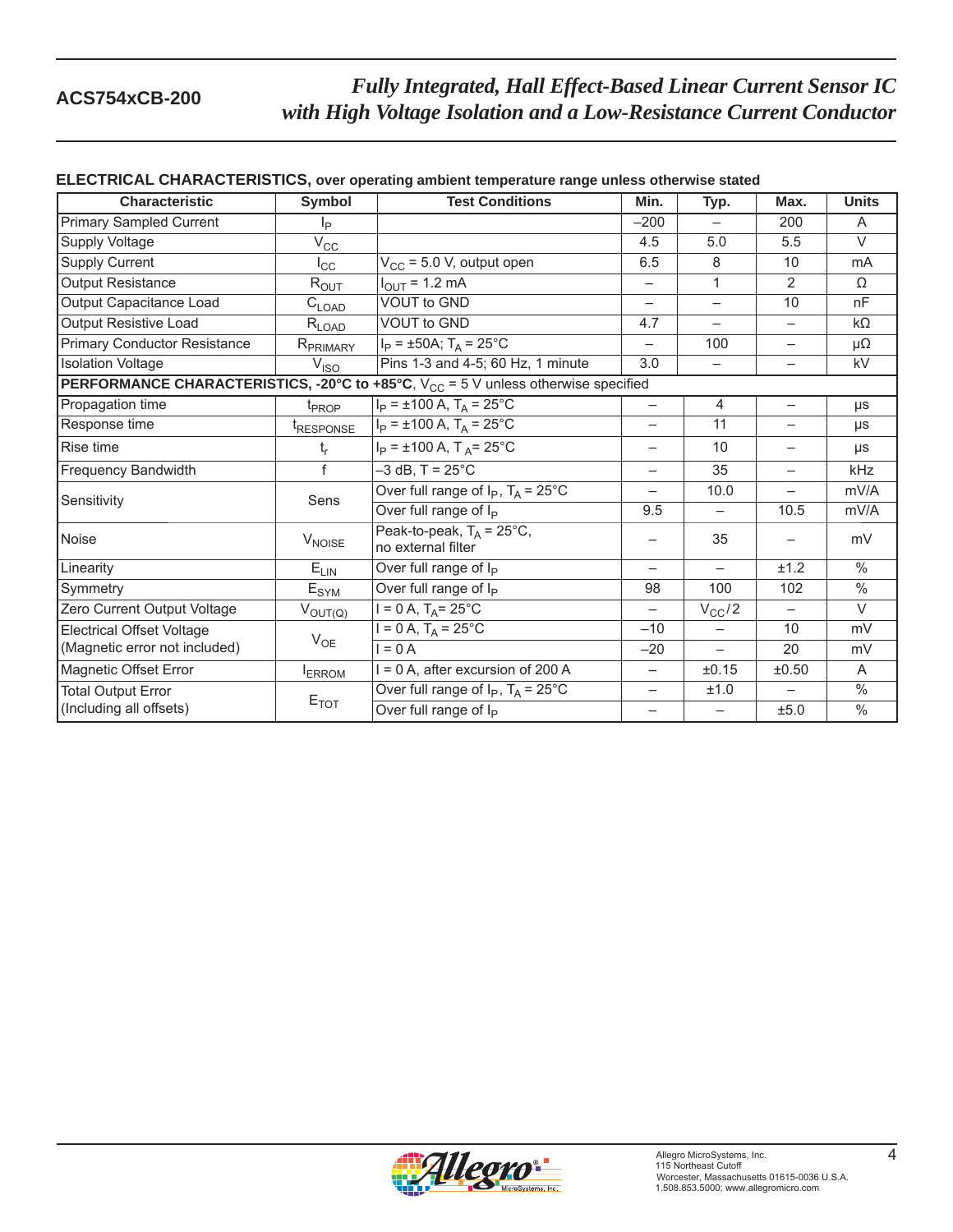# **Definitions of Accuracy Characteristics**

**Sensitivity (Sens).** The change in device output in response to a 1 A change through the primary conductor. The sensitivity is the product of the magnetic circuit sensitivity  $(G/A)$  and the linear IC amplifier gain (mV/G). The linear IC amplifier gain is programmed at the factory to optimize the sensitivity (mV/A) for the full-scale current of the device.

**Noise (** $V_{\text{NOISE}}$ **).** The product of the linear IC amplifier gain (mV/G) and the noise floor for the Allegro Hall effect linear IC  $(\approx 1 \text{ G})$ . The noise floor is derived from the thermal and shot noise observed in Hall elements. Dividing the noise (mV) by the sensitivity (mV/A) provides the smallest current that the device is able to resolve.

**Linearity (** $E_{LIN}$ **).** The degree to which the voltage output from the IC varies in direct proportion to the primary current through its full-scale amplitude. Nonlinearity in the output can be attributed to the saturation of the flux concentrator approaching the full-scale current. The following equation is used to derive the linearity:

$$
100 \left\{ 1 - \left[ \frac{\Delta \text{ gain} \times \% \text{ sat } (V_{\text{IOUT\_full-scale amperes}} - V_{\text{IOUT(Q)}})}{2 (V_{\text{IOUT\_half-scale amperes}} - V_{\text{IOUT(Q)}})} \right] \right\}
$$

where

 $\Delta$  gain = the gain variation as a function of temperature changes from 25ºC,

 $\%$  sat = the percentage of saturation of the flux concentrator, which becomes significant as the current being sampled approaches full-scale  $\pm I_{P}$ , and

 $V_{\text{IOUT}\_{\text{full-scale amperes}}}=$  the output voltage (V) when the sampled current approximates full-scale  $\pm I_p$ .

**Symmetry (** $E_{SYM}$ **).** The degree to which the absolute voltage output from the IC varies in proportion to either a positive or negative full-scale primary current. The following equation is used to derive symmetry:

$$
100\left(\frac{V_{\text{IOUT\_}} + \text{full-scale amperes} - V_{\text{IOUT(Q)}}}{V_{\text{IOUT(Q)}} - V_{\text{IOUT\_}} - \text{full-scale amperes}}\right)
$$

**Quiescent output voltage (** $V_{\text{IOUT(O)}}$ **).** The output of the device when the primary current is zero. For a unipolar supply voltage, it nominally remains at  $V_{CC}/2$ . Thus,  $V_{CC} = 5$  V translates into  $V_{\text{IOUT(O)}} = 2.5$  V. Variation in  $V_{\text{OUT(O)}}$  can be attributed to the resolution of the Allegro linear IC quiescent voltage trim, magnetic hysteresis, and thermal drift.

**Electrical offset voltage (** $V_{OE}$ **).** The deviation of the device output from its ideal quiescent value of  $V_{CC}/2$  due to nonmagnetic causes.

**Magnetic offset error (** $I_{ERROM}$ **).** The magnetic offset is due to the residual magnetism (remnant field) of the core material. The magnetic offset error is highest when the magnetic circuit has been saturated, usually when the device has been subjected to a full-scale or high-current overload condition. The magnetic offset is largely dependent on the material used as a flux concentrator. The larger magnetic offsets are observed at the lower operating temperatures.

**Accuracy (** $E_{TOT}$ **).** The accuracy represents the maximum deviation of the actual output from its ideal value. This is also known as the total output error. The accuracy is illustrated graphically in the output voltage versus current chart on the following page.

Accuracy is divided into four areas:

- **0 A at 25°C.** Accuracy at the zero current flow at 25°C, without the effects of temperature.
- **0 A over Δ temperature.** Accuracy at the zero current flow including temperature effects.
- **Full-scale current at 25°C.** Accuracy at the the full-scale current at 25°C, without the effects of temperature.
- **Full-scale current over Δ temperature.** Accuracy at the fullscale current flow including temperature effects.

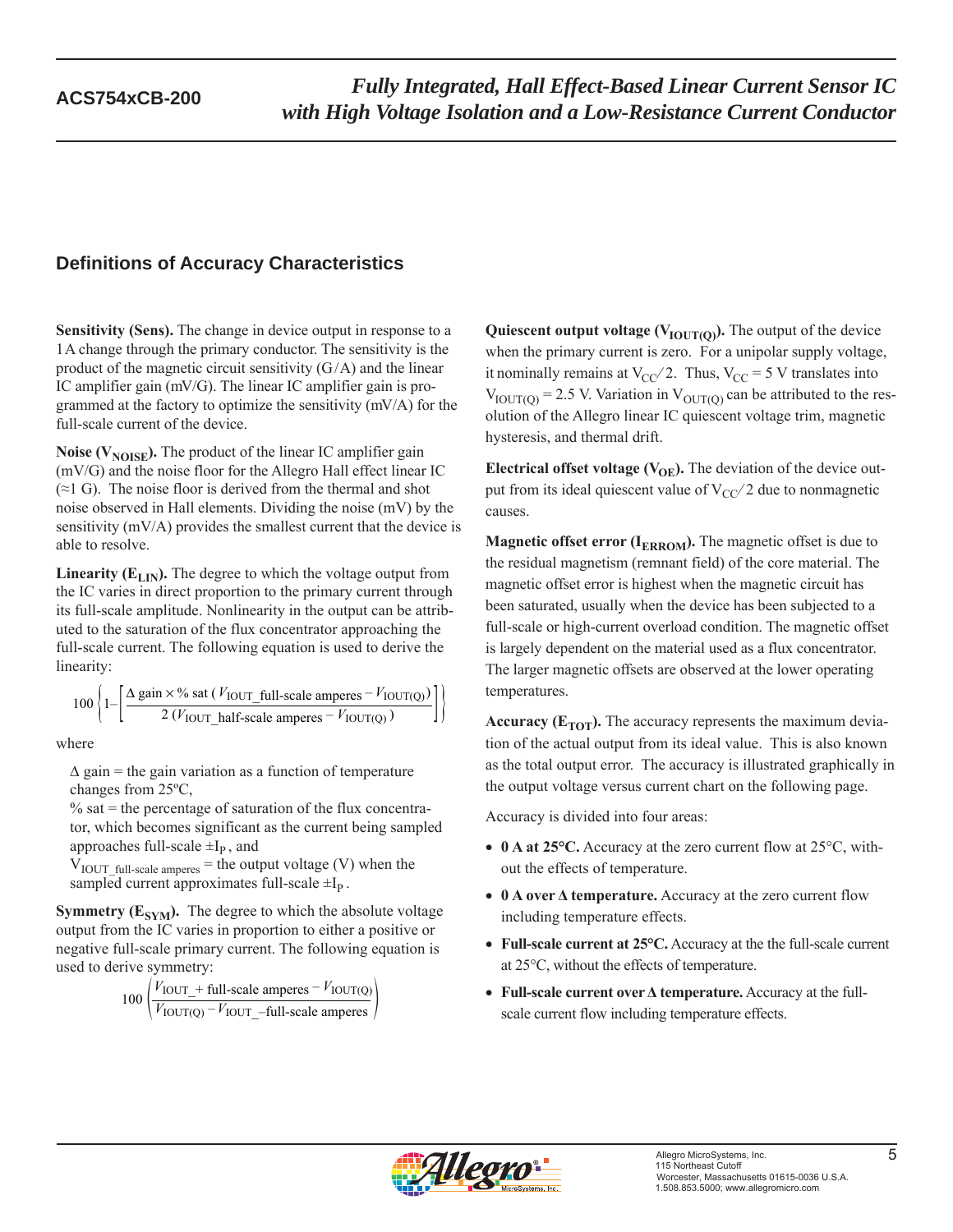

# **Output Voltage versus Sampled Current**

# **Definitions of Dynamic Response Characteristics**

**Propagation delay (** $t_{PROP}$ **).** The time required for the device output to reflect a change in the primary current signal. Propagation delay is attributed to inductive loading within the linear IC package, as well as in the inductive loop formed by the primary conductor geometry. Propagation delay can be considered as a fixed time offset and may be compensated.

**Response time (t<sub>RESPONSE</sub>).** The time interval between a) when the primary current signal reaches 90% of its final value, and b) when the device reaches 90% of its output corresponding to the applied current.

**Rise time (t<sub>r</sub>).** The time interval between a) when the device reaches 10% of its full scale value, and b) when it reaches 90% of its full scale value. The rise time to a step response is used to derive the bandwidth of the device, in which  $f(-3 \text{ dB}) = 0.35/t_r$ . Both  $t_r$  and  $t_{RESPONSE}$  are detrimentally affected by eddy current losses observed in the conductive IC ground plane.



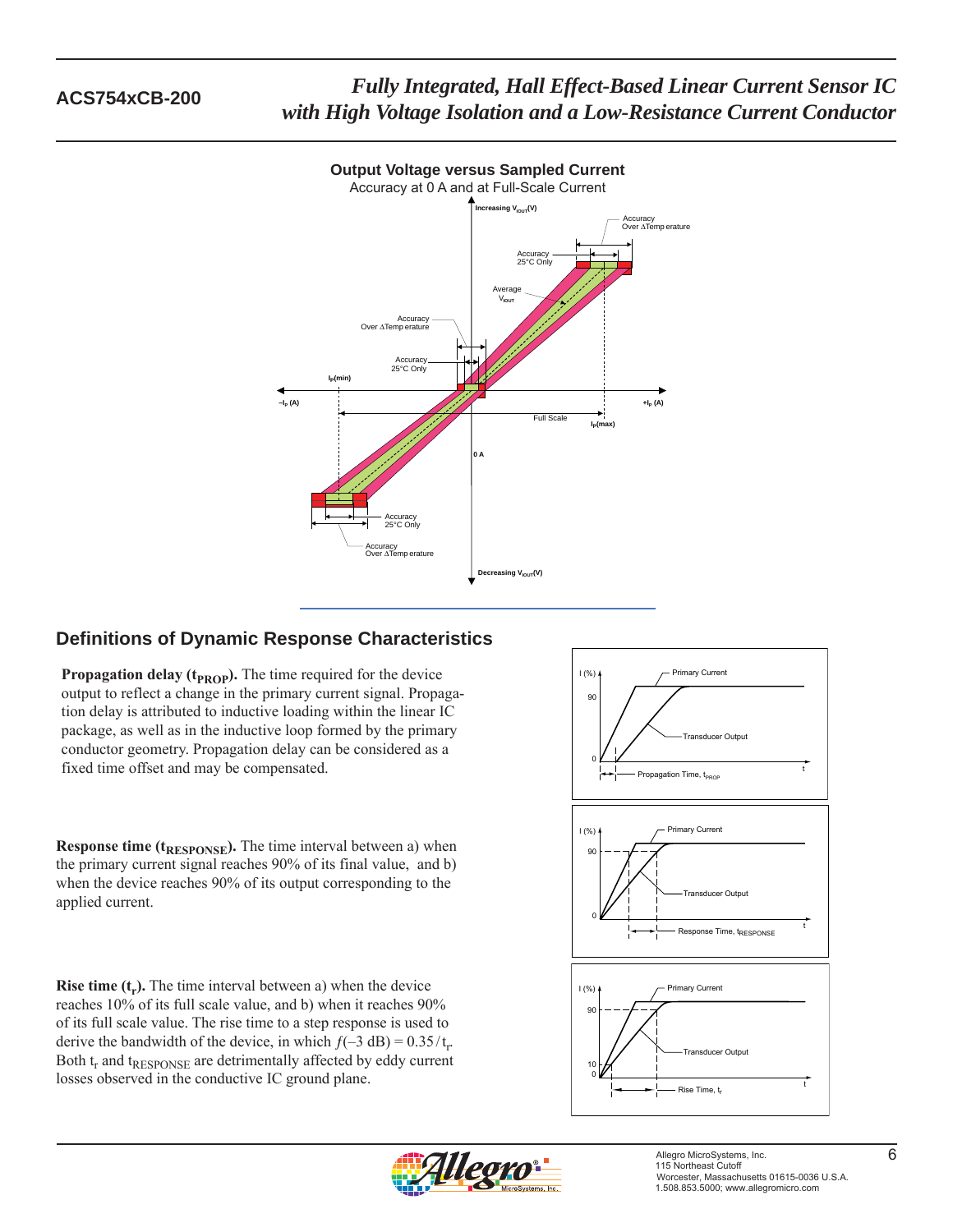

**Step Response No external filter, T<sub>A</sub>=25°C**